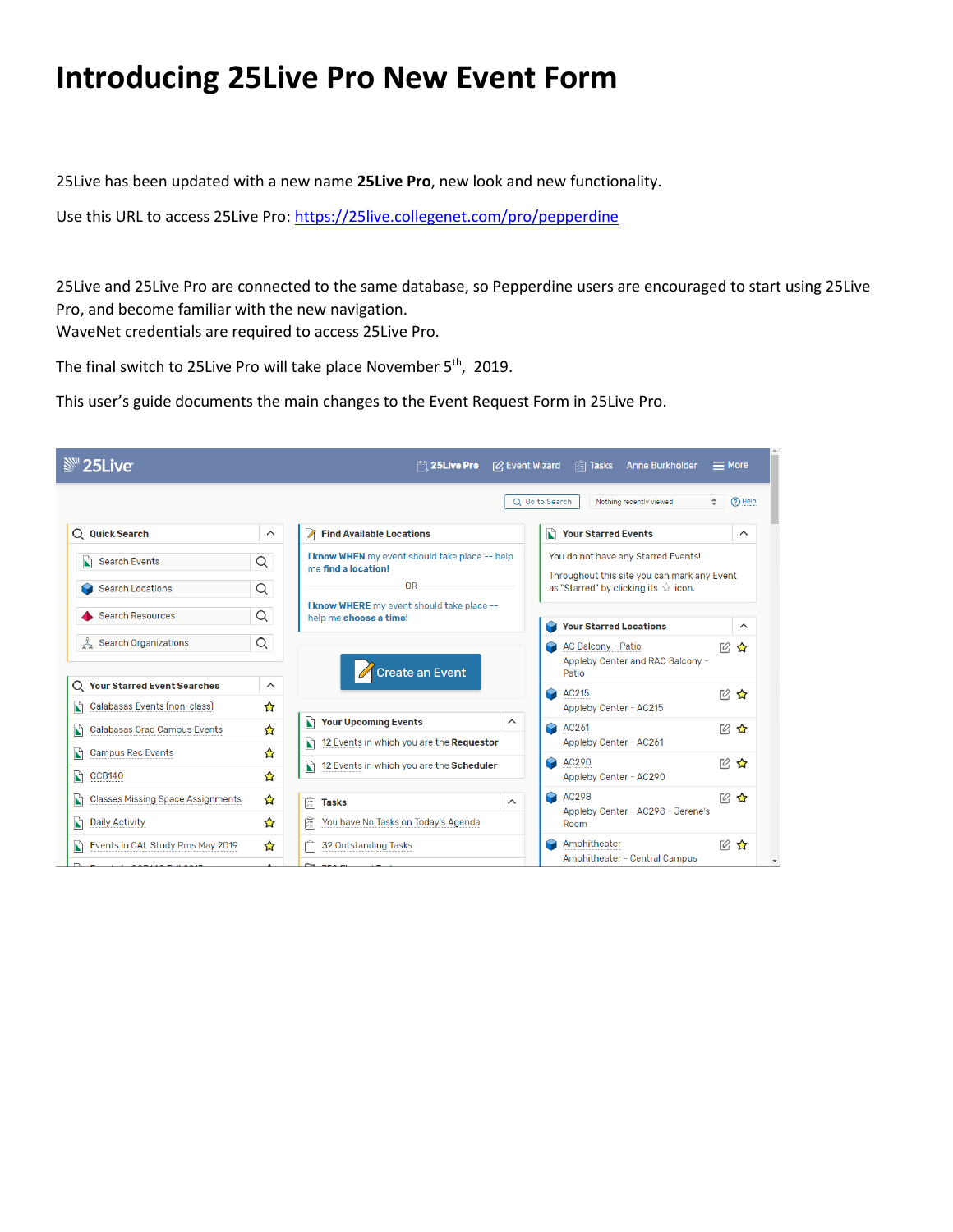# **New Event Request Form**

#### **Whole Event Form is on one page**

The request form is now on one long page. No need to click forward to next page. Just scroll down until all required elements are plugged in.

Required items are identified with "Required" mention next to them. This applies to Event Name, Event Type, Organization, Expected Headcount, etc.

| EPPERD                                                                                                                                         | $\begin{array}{cc} \begin{matrix} 1 \\ 2 \end{matrix} \end{array}$ 25 Live Pro<br><b>P</b> Event Form<br><b>Anne Burkholder</b><br>$\equiv$ More<br>陶<br><b>Tasks</b>                                                                                                                                                         |
|------------------------------------------------------------------------------------------------------------------------------------------------|-------------------------------------------------------------------------------------------------------------------------------------------------------------------------------------------------------------------------------------------------------------------------------------------------------------------------------|
| Switch Back to Old Wizard (reloads app)                                                                                                        | Q Go to Search<br><b>Recently Viewed</b><br>$(2)$ Help<br>$\checkmark$                                                                                                                                                                                                                                                        |
| <b>Add New</b>                                                                                                                                 | Anne is testing new request form $\times$                                                                                                                                                                                                                                                                                     |
|                                                                                                                                                | ▲<br>Select any Config (because you have super powers) Edit-Approvers                                                                                                                                                                                                                                                         |
| <b>Fvent Name</b><br><b>Event Title for</b><br>Published<br><b>Calendars</b><br><b>Event Type</b><br>Primary<br>Organization for<br>this Event | This reservation wizard is designed to collect the information needed to schedule an event.<br>Please be as detailed as possible when submitting this information.<br>* All requests are subject to approval *<br><b>Event Name</b> - Required<br>Anne is testing new request form<br>Event Title for Published Calendars (i) |
| Additional<br>Organization(s) for<br>this Event                                                                                                | Do not pay attention to this event. Thank you!                                                                                                                                                                                                                                                                                |
| <b>Expected Head</b><br>Count<br><b>Event Description</b>                                                                                      | Event Type <sup>-</sup> Required (i)<br><b>Testing</b><br>$\checkmark$                                                                                                                                                                                                                                                        |
| <b>Event Date and</b><br>Time                                                                                                                  | <b>Primary Organization for this Event</b> - Required<br>Save<br>Preview<br>Cancel                                                                                                                                                                                                                                            |

| Switch Back to Old Wizard (reloads app)                                                           | Q Go to Search                                                                                                                                                                                                                              |
|---------------------------------------------------------------------------------------------------|---------------------------------------------------------------------------------------------------------------------------------------------------------------------------------------------------------------------------------------------|
| <b>Add New</b><br>Untitled X                                                                      | Anne is testing new request form X<br>Christmas at Pemberley: Load In X                                                                                                                                                                     |
|                                                                                                   | Select any Config (because you have super powers) Edit-Approvers                                                                                                                                                                            |
| <b>Event Name</b><br><b>Event Title for</b><br>Published<br><b>Calendars</b><br><b>Event Type</b> | This reservation wizard is designed to collect the information needed to schedule an event.<br>Please be as detailed as possible when submitting this information.<br>* All requests are subject to approval *<br>Event Name - Required (i) |
| Primary<br>Organization for<br>this Event                                                         | Anne is testing new request form                                                                                                                                                                                                            |
| Additional<br>Organization(s) for<br>this Event                                                   | Event Title for Published Calendars (i)<br>Do not pay attention to this event. Thank you!                                                                                                                                                   |
| <b>Expected Head</b><br>Count                                                                     | <b>Event Type</b> - Required $(i)$                                                                                                                                                                                                          |
| <b>Event Description</b><br><b>Event Date and</b>                                                 | <b>Testing</b><br>$\checkmark$                                                                                                                                                                                                              |
| Time                                                                                              | <b>Primary Organization for this Event</b> - Required                                                                                                                                                                                       |

Each element of the form can be accessed via short cut located on let margin of the event form, for quick access.

This quick access would be most useful while "editing" an already existing event.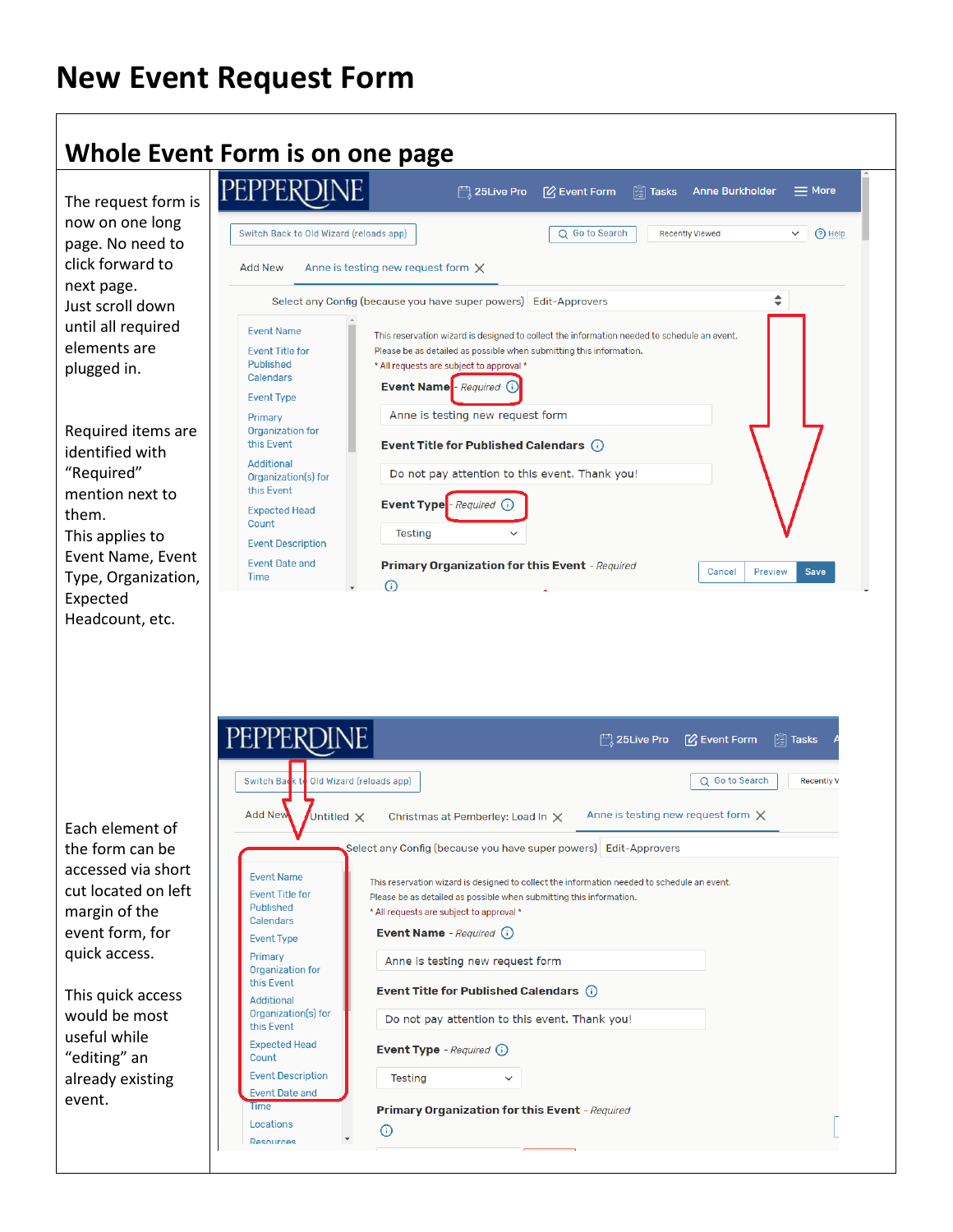|                                                                                                                                                                                                                                                                      | Set up/Take Down                                                                                                                                                                                                                                                                                            |                                                                                                                                                                                                                                                                                                                                                                                                                                                                                                                     |
|----------------------------------------------------------------------------------------------------------------------------------------------------------------------------------------------------------------------------------------------------------------------|-------------------------------------------------------------------------------------------------------------------------------------------------------------------------------------------------------------------------------------------------------------------------------------------------------------|---------------------------------------------------------------------------------------------------------------------------------------------------------------------------------------------------------------------------------------------------------------------------------------------------------------------------------------------------------------------------------------------------------------------------------------------------------------------------------------------------------------------|
| <b>Additional Time:</b><br>Set up/Take Down<br>Set up/Take down<br>are located under<br>"Additional Time".<br>Click on down<br>arrow to access<br>dialog box with<br>input fields                                                                                    | <b>Event Name</b><br><b>Event Title for</b><br>Published<br>Calendars<br><b>Event Type</b><br>Primary<br>Organization for<br>this Event<br>Additional<br>Organization(s) for<br>this Event<br><b>Expected Head</b><br>Count<br><b>Event Description</b><br>Event Date and<br>Time<br>Locations<br>Resources | Event Date and Time - Required (i)<br><b>Start Date and Time:</b><br>Wed Sep 18 2019<br>5:30 pm<br>To<br>6:00 pm<br>In This event begins and ends on the same day<br><b>Additional time</b><br>$\check{ }$<br>Click on the calendar below to add dates to your event or click the button below to select a date<br>pattern for your event.                                                                                                                                                                          |
| <b>Repeating Patterns</b><br>Repeating patterns<br>are accessed from<br>the "Repeating<br>Pattern" link.<br>Select the type of<br>pattern relevant<br>for event being<br>created.<br>If the event is not<br>repeating, this step<br>can be skipped; No<br>pattern is | <b>Event Title for</b><br>Published<br>Calendars<br><b>Event Type</b><br>Primary<br>Organization for<br>this Event<br>Additional<br>Organization(s) for<br>this Event<br><b>Expected Head</b><br>Count<br><b>Event Description</b><br><b>Event Date and</b>                                                 | <b>Repeating Pattern</b><br>$\mathsf{D}$<br>X<br>Pattern Picker<br>September 201<br>$\ll$ $\leq$<br>Ad hoc<br>÷<br>How does this event repert?<br>T<br>T<br>W<br>S<br>м<br>Ad hoc<br>02 03 04<br>01<br>05<br>Daily<br><b>Select Pattern</b><br>Cancel<br>Weekly<br>08<br>09<br>10<br>11<br>12<br>Monthly<br>15<br>18<br>19<br>16<br>17<br>01 02 03<br>24 25 26<br>27 28<br>22<br>23<br>04 05<br>29<br>30<br>01 02<br>03<br>06 07 08 09 10<br>11 12<br>View All Occurrences<br>$\cdot \cdot \wedge$<br>$\frac{1}{2}$ |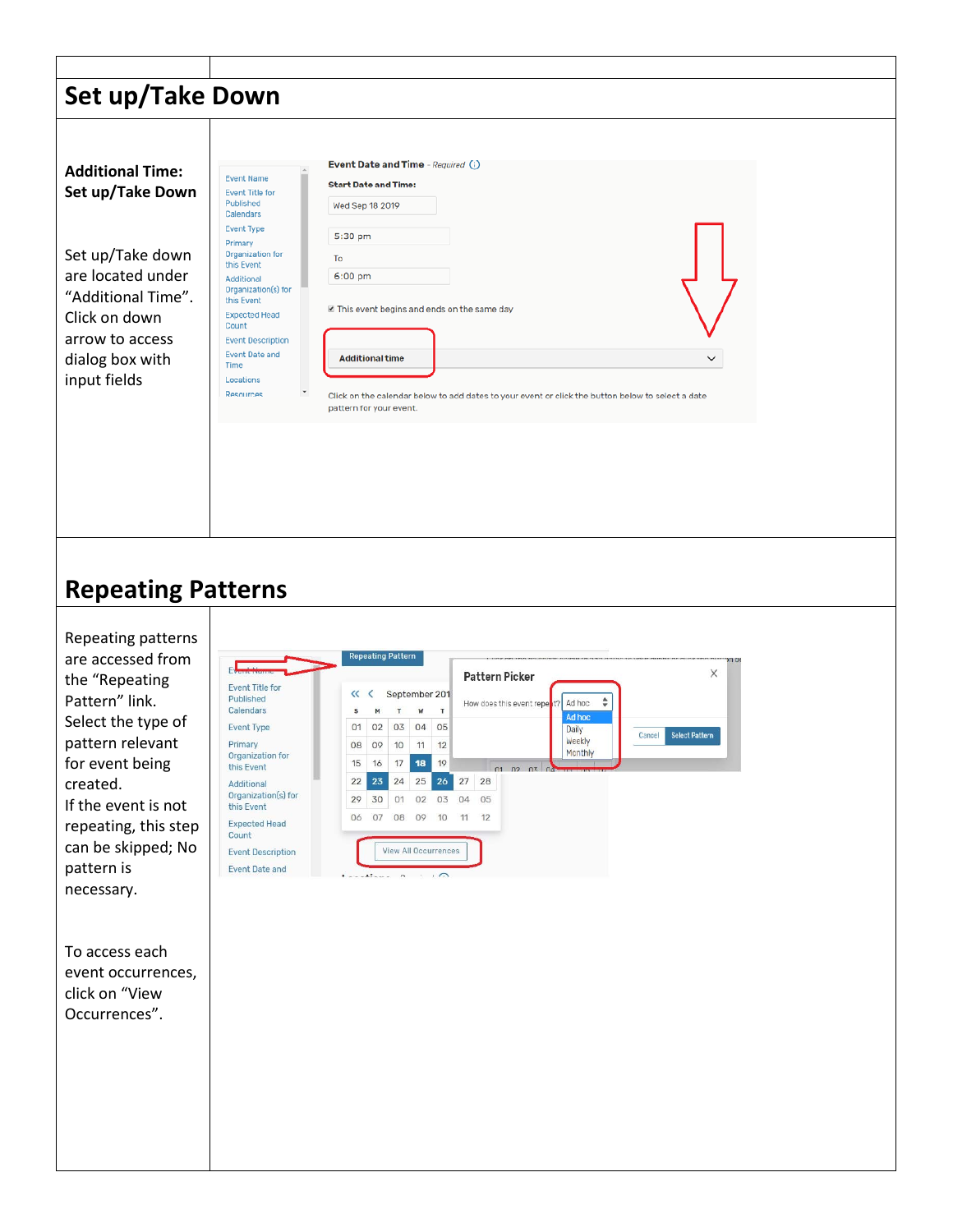### **Event with Multiple Occurrences**

| Events with<br>multiple<br>occurrences can<br>now be created<br>with occurrences<br>on different days<br>and different start<br>and end times. | <b>All Date Occurrences</b><br>Setup Time -<br>18<br>Sep 18, 5:15<br>5:30 pm<br>6:00 pm<br>PM<br>September 2019<br>Comment                                                                                                                                                                                                                                                                                                                                            | ×                                |
|------------------------------------------------------------------------------------------------------------------------------------------------|-----------------------------------------------------------------------------------------------------------------------------------------------------------------------------------------------------------------------------------------------------------------------------------------------------------------------------------------------------------------------------------------------------------------------------------------------------------------------|----------------------------------|
| Comments can be<br>added for each<br>individual<br>occurrence<br>Each occurrence<br>can then be set to<br>Active/Cancelled<br>Or Removed       | ≑<br>State Active<br>CAL103A<br><b>Remove Occurrence</b><br>Setup Time -<br>20<br>Sep 20, 2:45<br>3:30 pm<br>$3:00$ pm<br>PM<br>September 2019                                                                                                                                                                                                                                                                                                                        |                                  |
|                                                                                                                                                | <b>Event with Multiple Occurrences</b>                                                                                                                                                                                                                                                                                                                                                                                                                                | <b>Close</b>                     |
| Location Search:<br>Either search using<br>saved Searches,<br>Or enter Location<br>name in Search<br>Location.                                 | Locations - Required (i)<br>Additional<br>Organization(s) for this<br><b>Locations Search</b><br>Event<br><b>Expected Head Count</b><br>Hide Locations with Conflicts<br>Enforce Headcount<br><b>Event Description</b><br><b>Event Date and Time</b><br><b>Saved Searches (optional)</b><br><b>Search Locations</b><br>$\checkmark$<br>Locations<br><b>Resources</b><br>More Options $\sim$<br><b>Attached Files</b><br><b>Additional Event</b><br><b>Information</b> | ∧<br>$\times$<br>Search<br>Reset |
| If starting Event<br>request from<br>Availability, the<br>Location will<br>already be selected                                                 | <b>Contact Roles for this</b><br>CAL103A<br>Event<br><b>M</b> Add to favorites<br>Categories<br>Location Title: Calabasas Grad Campus - CAL103A - Study Room<br><b>Publish to Calendar</b><br>Capacity: 6<br>$\overline{\phantom{a}}$<br>Remove<br><b>View Occurrences</b>                                                                                                                                                                                            |                                  |